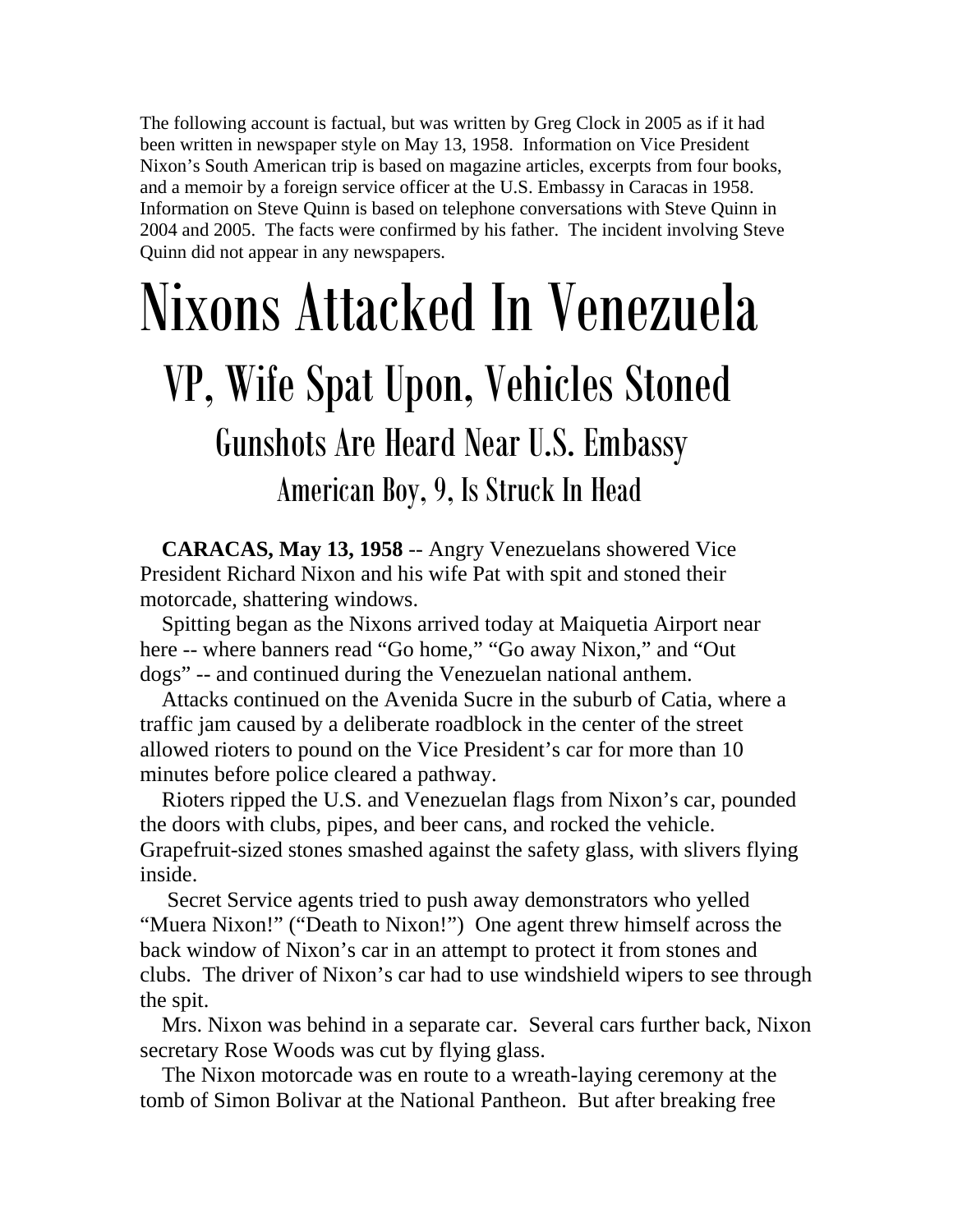from the roadblock, the motorcade was diverted to the U.S. embassy in the Las Acacias area of the city. The Nixons went to the residence of U.S. Ambassador Edward J. Sparks.

 "It is not easy to endure the kind of activity we had to go through," Nixon said at a press conference on the veranda. At Nixon's side was his interpreter, Col. Vernon Walters.

 U.S. Marines and Secret Servicemen patrolled the corridors of the U.S. embassy while members of the Venezuelan army guarded the outside.

 Meanwhile, several American embassy employees waiting near the tomb said they were attacked by a mob.

 Anti-American sentiment has been strong here due to U.S. asylum for General Marcos Perez Jimenez, the military dictator who fled Venezuela in January, and controversy over Venezuelan taxation on oil extracted by U.S. companies.

 The Nixons came to Venezuela from Colombia at the end of a South American "goodwill" tour that began on April 28 in Uruguay, where there was some heckling from students and signs reading "Fuera Nixon!" ("Get out, Nixon!")

 On May 1, they attended the inauguration of President Arturo Frondizi of Argentina. On May 3, Nixon was heckled during a forum at Buenos Aires University.

 Visits to Paraguay and Bolivia also had some anti-American demonstrations, but for the most part welcoming crowds cheered the Nixons. On May 8, in Lima, Peru, Nixon was grazed in the neck in a stone-throwing incident at the University of San Marcos, and later spat upon. One rock broke the tooth of a Nixon aide. On May 11 in Bogota, Colombia, there were several anti-Nixon demonstrations.

 In Venezuela, spitting began shortly after the Nixons stepped from a U.S. Air Force DC-6 with red, white and blue propeller tips. The Star-Spangled Banner and a 21-gun salute were drowned by howls from about 200 people on the balcony of the airport terminal. The band made a futile attempt to quiet the crowd by playing the Venezuelan national anthem.

 Blotches of tobacco juice could be seen on the Nixons' clothing as they walked along a troop-lined red carpet toward their limousines.

 Separately, a 9-year-old American, Steve Quinn, received several stitches at a Caracas hospital after being grazed in the top of the head by a bullet or by a fragment sprayed by gunfire near a brick wall close to the U.S. Embassy. Quinn and two Venezuelan friends were walking toward the embassy after their evening meal because they "wanted to see Nixon."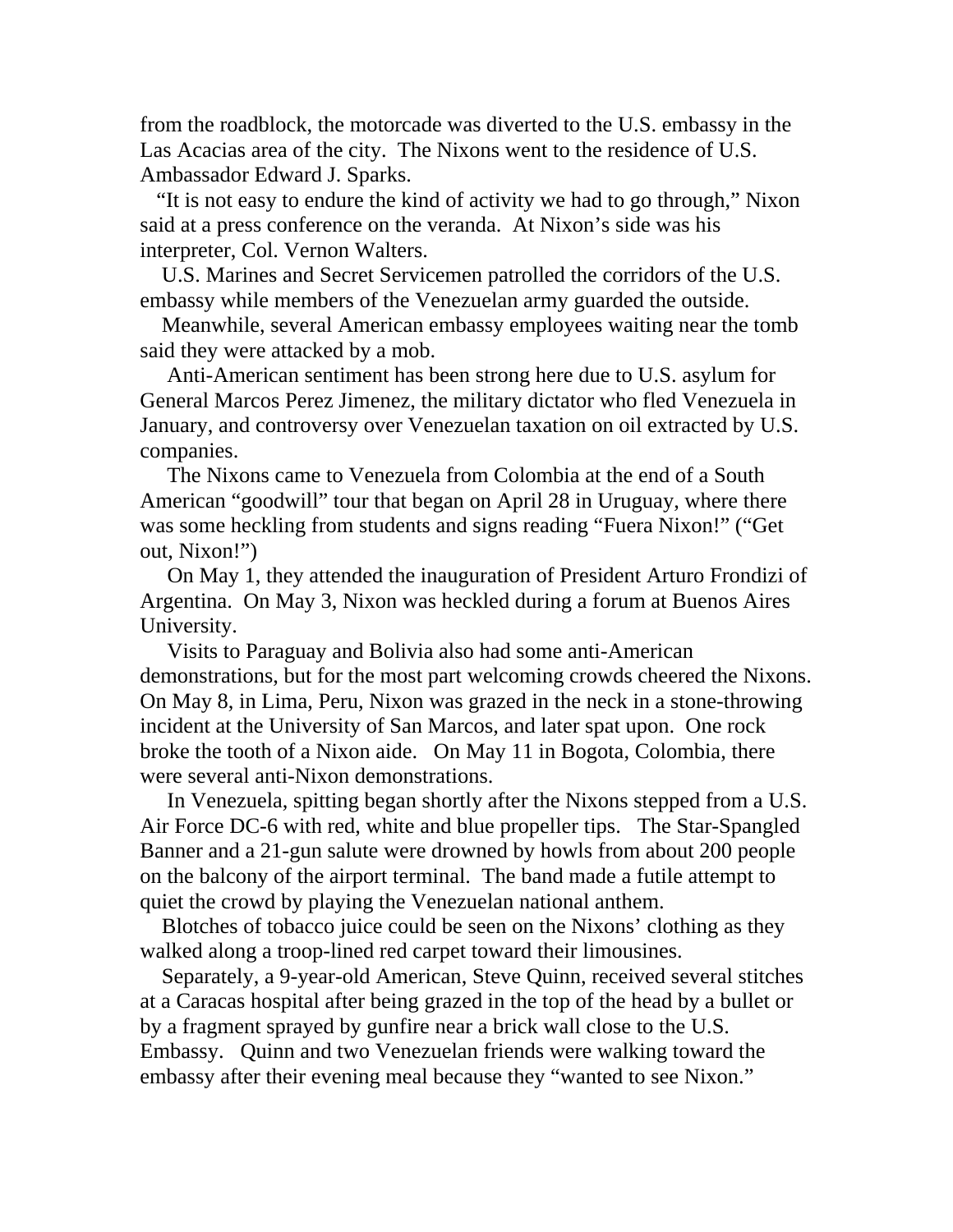Earlier in the day, Quinn had seen Nixon's black Cadillac pass by his home on Avenida Las Acacias y San Cristobal, a quarter mile from the embassy.

 Aware that there had been some trouble involving Nixon's motorcade, the boys approached the embassy after dark, then heard "adult voices yelling" followed by gunshots.

 "I could hear the wall getting hit with gunfire," said Quinn, a fourth grader at Rodean, a British school. With blood flowing down his face, Quinn ran with the other two boys to Quinn's home, known as Quinta Anna Maria.

 His father, Bill Quinn, an accountant with Tulsa-based oilfield services company Helmerich & Payne, asked what had happened.

One of the boys said: "I think he got shot."

Mr. Quinn asked: "What the hell were you doing out there?"

"We wanted to see Nixon," said Steve Quinn.

 Mr. Quinn, his son, and Jesus, company interpreter and father of the other two boys, began driving toward a hospital. But as they neared the embassy, guards pulled guns and stopped them.

 "Jesus yelled at them in Spanish: 'Can't you see he's bleeding?', " said Steve Quinn, who heard the words while lying in the back seat. He said he was "more scared at that point than when the shots had been fired." He then heard laughter among the guards, who let them leave the area and go to the hospital.

## ###

On May 14, President Dwight Eisenhower held a White House press conference and said he had ordered Army paratroopers and Marines from the U.S. to bases in Cuba and Puerto Rico the previous afternoon as a precautionary measure. Also on May 14, the Nixons traveled in a heavily armed convoy to Maiquetia Airport. Venezuelan troops lining the route had machine guns and machetes, and wore gas masks after a tear-gassing operation to discourage onlookers or potential demonstrators. At the airport, Vice President Nixon reviewed an honor guard with Rear Admiral Wolfgang Larrazabal, head of the five-man junta government that had replaced Perez Jimenez. The Nixons left Venezuela seven hours earlier than originally planned, and flew to San Juan, Puerto Rico, where they were guests of Governor Luis Munoz Marin and his wife. The Nixons returned to Washington, D.C., on May 15 and were met at National Airport by about 15,000 people, including President Eisenhower and FBI Director J. Edgar Hoover. Reaction from members of Congress and newspaper and magazine columnists was mixed: some lauded Nixon's courage while others questioned the wisdom of going to Venezuela after he had been warned against it as late as May 12.